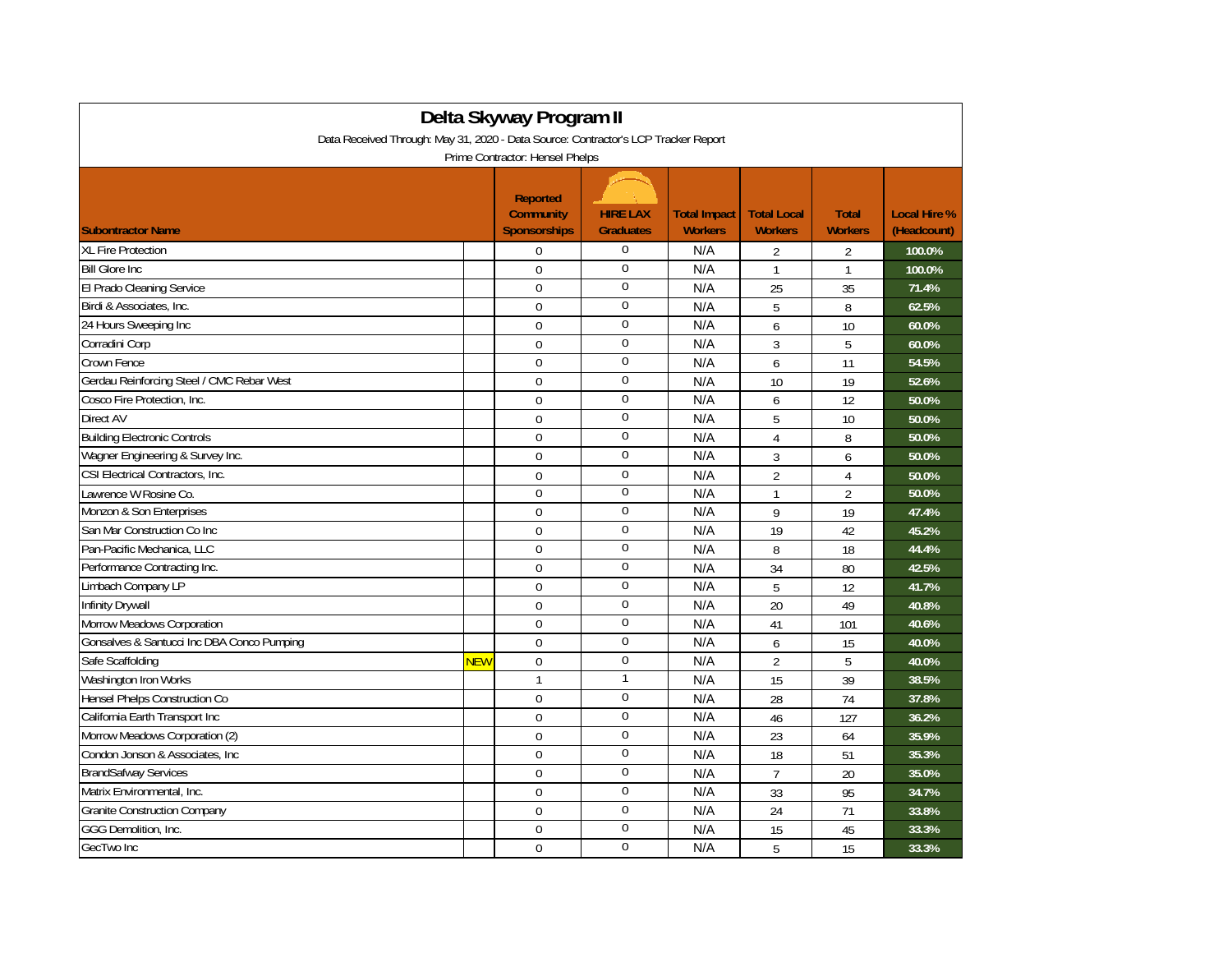| Delta Skyway Program II                                                            |            |                                                            |                                     |                                       |                                      |                                |                                    |  |  |
|------------------------------------------------------------------------------------|------------|------------------------------------------------------------|-------------------------------------|---------------------------------------|--------------------------------------|--------------------------------|------------------------------------|--|--|
| Data Received Through: May 31, 2020 - Data Source: Contractor's LCP Tracker Report |            |                                                            |                                     |                                       |                                      |                                |                                    |  |  |
| Prime Contractor: Hensel Phelps                                                    |            |                                                            |                                     |                                       |                                      |                                |                                    |  |  |
| <b>Subontractor Name</b>                                                           |            | <b>Reported</b><br><b>Community</b><br><b>Sponsorships</b> | <b>HIRE LAX</b><br><b>Graduates</b> | <b>Total Impact</b><br><b>Workers</b> | <b>Total Local</b><br><b>Workers</b> | <b>Total</b><br><b>Workers</b> | <b>Local Hire %</b><br>(Headcount) |  |  |
| <b>JLS Pumping</b>                                                                 |            | $\boldsymbol{0}$                                           | $\mathbf{0}$                        | N/A                                   | 4                                    | 12                             | 33.3%                              |  |  |
| <b>Bonas Company</b>                                                               |            | $\mathbf 0$                                                | $\mathbf{0}$                        | N/A                                   | 1                                    | 3                              | 33.3%                              |  |  |
| <b>SME Steel</b>                                                                   | <b>NEW</b> | $\Omega$                                                   | $\mathbf 0$                         | N/A                                   | 11                                   | 34                             | 32.4%                              |  |  |
| Nevell Group Inc                                                                   |            | $\Omega$                                                   | $\mathbf 0$                         | N/A                                   | 10                                   | 31                             | 32.3%                              |  |  |
| ISEC, Inc.                                                                         |            | $\Omega$                                                   | $\mathbf 0$                         | N/A                                   | 3                                    | 10                             | 30.0%                              |  |  |
| <b>Best Contracting Services Inc</b>                                               |            | $\mathbf 0$                                                | $\mathbf 0$                         | N/A                                   | 8                                    | 27                             | 29.6%                              |  |  |
| Site Solution Services, Inc.                                                       |            | $\mathbf 0$                                                | $\bf{0}$                            | N/A                                   | $\overline{2}$                       | $\overline{7}$                 | 28.6%                              |  |  |
| Rosendin Electric                                                                  |            | $\Omega$                                                   | $\boldsymbol{0}$                    | N/A                                   | 14                                   | 51                             | 27.5%                              |  |  |
| Murray Company                                                                     |            | $\Omega$                                                   | $\boldsymbol{0}$                    | N/A                                   | 42                                   | 157                            | 26.8%                              |  |  |
| McKeon Door West Inc                                                               |            | $\Omega$                                                   | $\mathbf 0$                         | N/A                                   | $\mathbf{1}$                         | 4                              | 25.0%                              |  |  |
| Zolnay Insulation Inc                                                              |            | $\mathbf 0$                                                | $\mathbf{0}$                        | N/A                                   | $\mathbf{1}$                         | $\overline{4}$                 | 25.0%                              |  |  |
| Drill Tech Drilling                                                                |            | $\mathbf 0$                                                | $\boldsymbol{0}$                    | N/A                                   | 6                                    | 26                             | 23.1%                              |  |  |
| Connor Concrete Cutting and Coring                                                 |            | $\Omega$                                                   | $\mathbf 0$                         | N/A                                   | $\overline{3}$                       | 14                             | 21.4%                              |  |  |
| NorCal Pipeline Services, Inc.                                                     |            | $\mathbf 0$                                                | $\boldsymbol{0}$                    | N/A                                   | 3                                    | 14                             | 21.4%                              |  |  |
| <b>Environmental Construction Group</b>                                            |            | $\Omega$                                                   | $\mathbf{0}$                        | N/A                                   | 3                                    | 15                             | 20.0%                              |  |  |
| Shotcrete Structures, Inc.                                                         |            | $\mathbf 0$                                                | $\mathbf{0}$                        | N/A                                   | 3                                    | 16                             | 18.8%                              |  |  |
| Centerline Concrete Cutting                                                        |            | $\mathbf 0$                                                | $\bf{0}$                            | N/A                                   | 1                                    | 6                              | 16.7%                              |  |  |
| <b>Comet Electric</b>                                                              |            | $\Omega$                                                   | $\boldsymbol{0}$                    | N/A                                   | $\mathbf{1}$                         | 6                              | 16.7%                              |  |  |
| <b>Badger Daylighting Corp</b>                                                     |            | $\Omega$                                                   | $\boldsymbol{0}$                    | N/A                                   | $\overline{7}$                       | 43                             | 16.3%                              |  |  |
| Concrete Coring Company                                                            |            | $\Omega$                                                   | $\mathbf{0}$                        | N/A                                   | $\overline{2}$                       | 15                             | 13.3%                              |  |  |
| <b>Shoring Engineers</b>                                                           |            | $\Omega$                                                   | $\mathbf{0}$                        | N/A                                   | $\overline{2}$                       | 15                             | 13.3%                              |  |  |
| Xcel Mechanical System Inc.                                                        |            | $\mathbf 0$                                                | $\mathbf 0$                         | N/A                                   | $\mathbf{1}$                         | 10                             | 10.0%                              |  |  |
| Mr. Crane Inc                                                                      |            | $\Omega$                                                   | $\boldsymbol{0}$                    | N/A                                   | $\overline{2}$                       | 31                             | 6.5%                               |  |  |
| ARB, Inc.                                                                          |            | $\mathbf 0$                                                | $\boldsymbol{0}$                    | N/A                                   | $\mathbf{1}$                         | 38                             | 2.6%                               |  |  |
| Guzman Grading & Paving Corp                                                       |            | $\Omega$                                                   | $\mathbf 0$                         | N/A                                   | $\Omega$                             | 15                             | 0.0%                               |  |  |
| Lonestar West Services LLC                                                         |            | $\Omega$                                                   | $\mathbf 0$                         | N/A                                   | 0                                    | 11                             | 0.0%                               |  |  |
| <b>Brymax Construction Services</b>                                                |            | $\mathbf 0$                                                | $\mathbf 0$                         | N/A                                   | 0                                    | 10                             | 0.0%                               |  |  |
| Anning Johnson Company                                                             | <b>NEW</b> | $\mathbf 0$                                                | $\boldsymbol{0}$                    | N/A                                   | $\Omega$                             | 6                              | 0.0%                               |  |  |
| C.A. Buchen Corp                                                                   |            | $\mathbf 0$                                                | $\boldsymbol{0}$                    | N/A                                   | $\Omega$                             | 6                              | 0.0%                               |  |  |
| <b>RMA Group</b>                                                                   |            | $\Omega$                                                   | $\mathbf 0$                         | N/A                                   | $\Omega$                             | $\overline{4}$                 | 0.0%                               |  |  |
| Premier Interior Dev., Inc.                                                        |            | $\boldsymbol{0}$                                           | $\mathbf 0$                         | N/A                                   | 0                                    | 3                              | 0.0%                               |  |  |
| Cali USA Acoustics Inc.                                                            |            | $\mathbf 0$                                                | $\mathbf 0$                         | N/A                                   | 0                                    | $\overline{2}$                 | 0.0%                               |  |  |
| Climatec                                                                           |            | $\mathbf 0$                                                | $\boldsymbol{0}$                    | N/A                                   | $\Omega$                             | $\overline{2}$                 | 0.0%                               |  |  |
| <b>Exsell Sales Associates</b>                                                     |            | $\mathbf 0$                                                | $\mathbf 0$                         | N/A                                   | $\mathbf 0$                          | $\overline{2}$                 | 0.0%                               |  |  |